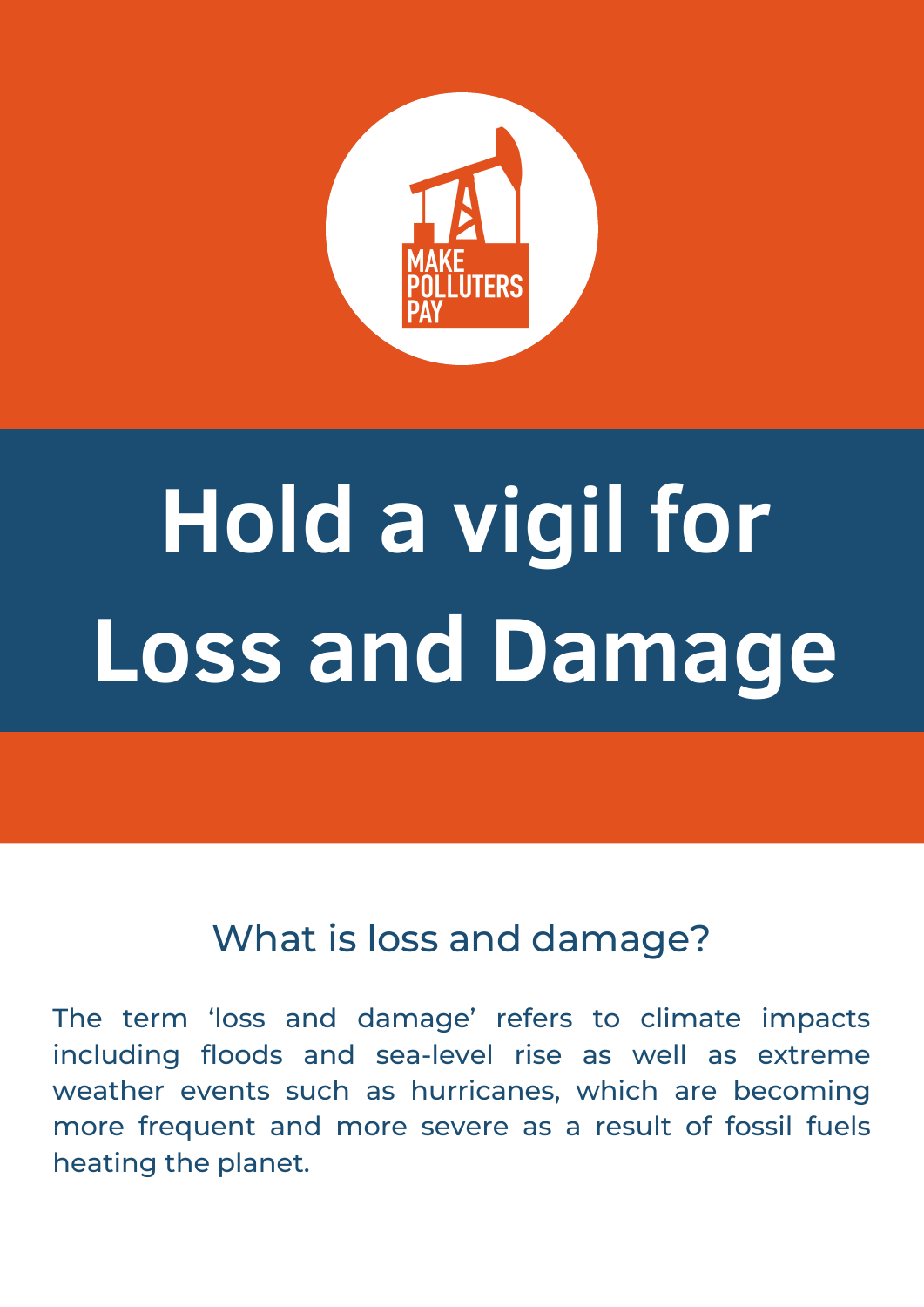## Why are we asking people to hold a vigil?



A silent vigil has a special power. It's simple to organise and anyone can be part of it, whether it is for silent prayer, meditation, mindful presence, or a simple space for reflection and solidarity.

A silent vigil is gentle and strong. It confronts without being confrontational and affirms the better world that is waiting to emerge. Whether it's a single person (the power of one) or hundreds, a silent vigil is internally strengthening and externally potent.

We are asking people of all faiths and none to hold a vigil for loss and damage to help draw awareness to the issue and the urgent need for funding for communities experiencing loss and damage right now.

Despite being recognised in the Paris Agreement, there has been no progress on where money to pay for loss and damage should come from. It's a priority for countries most vulnerable to climate breakdown, and it's fundamental to climate justice. So with COP26 fast approaching, this is our moment to make clear to the Prime Minister and global leaders that a COP without new and additional financing for loss and damage will be a failed COP.